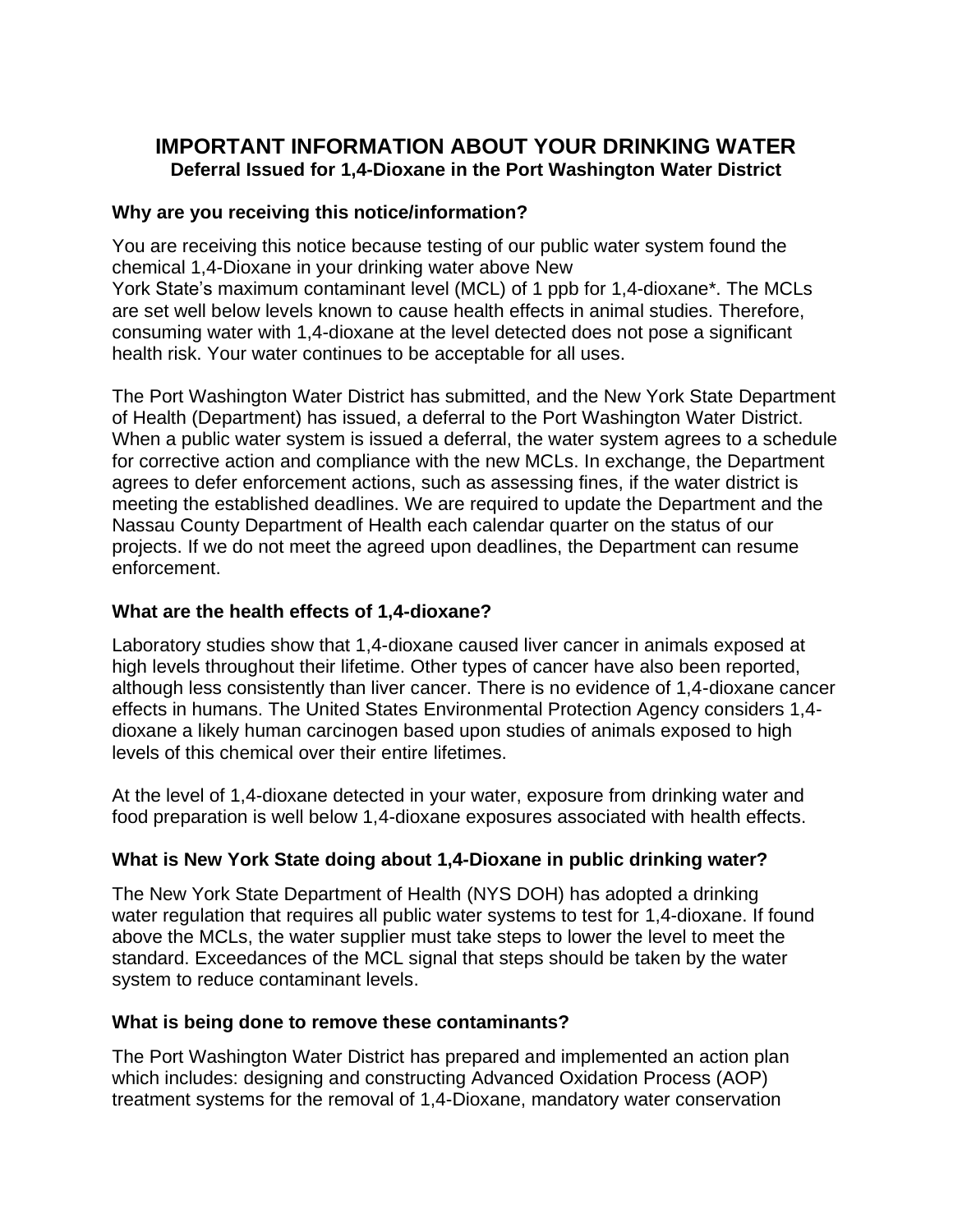measures and irrigation limitations while impacted wells are offline for the construction of the new treatment systems, this compliance deferral is a proactive measure reserved for long periods of hot, dry weather or emergency circumstances. Additional information will be shared as further testing and progress occurs. This process is similar for any chemical detected in public drinking water that requires mitigation. The compliance timetable will ensure that your drinking water will meet the MCL as rapidly as possible. The deferral is effective until August 25, 2022.

#### **Where can I get more information?**

For more information, please contact Italo J. Vacchio, Superintendent of the Port Washington Water District at (516) 767-0171 or [tvacchio@pwwd.org.](mailto:tvacchio@pwwd.org) You can also contact the Nassau County Health Department at (516) 227-9692.

If you have additional questions about these contaminants and your health, talk to your health care provider who is most familiar with your health history and can provide advice and assistance about understanding how drinking water may affect your personal health.

\*At this time, only one well is exhibiting levels of 1,4-dioxane above the MCL and it is currently offline (12/15/2020)

**Public Water System ID#** 2912267 **Date:** 12/15/20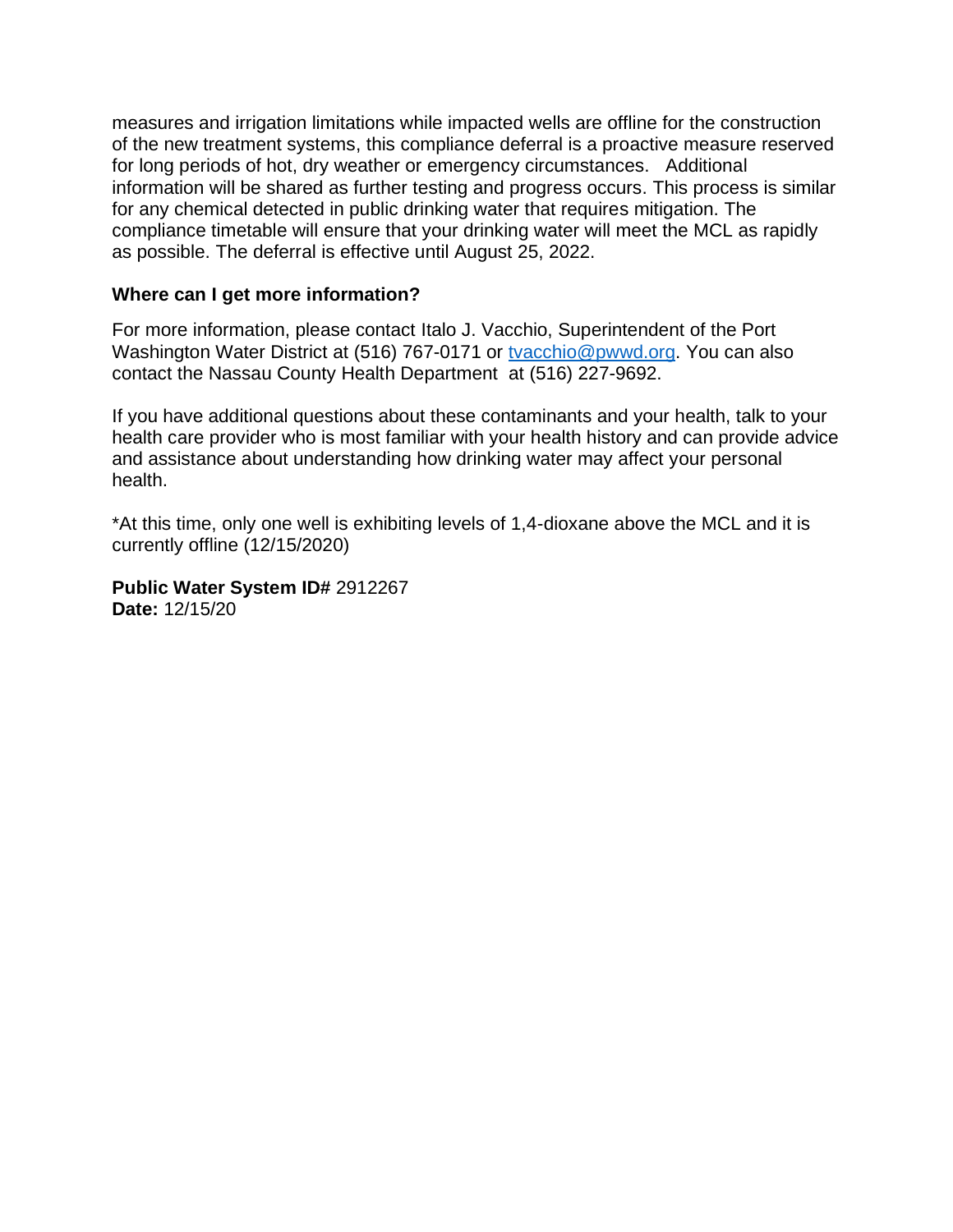Port Washington Water District Project Schedules Associated with MCL Deferral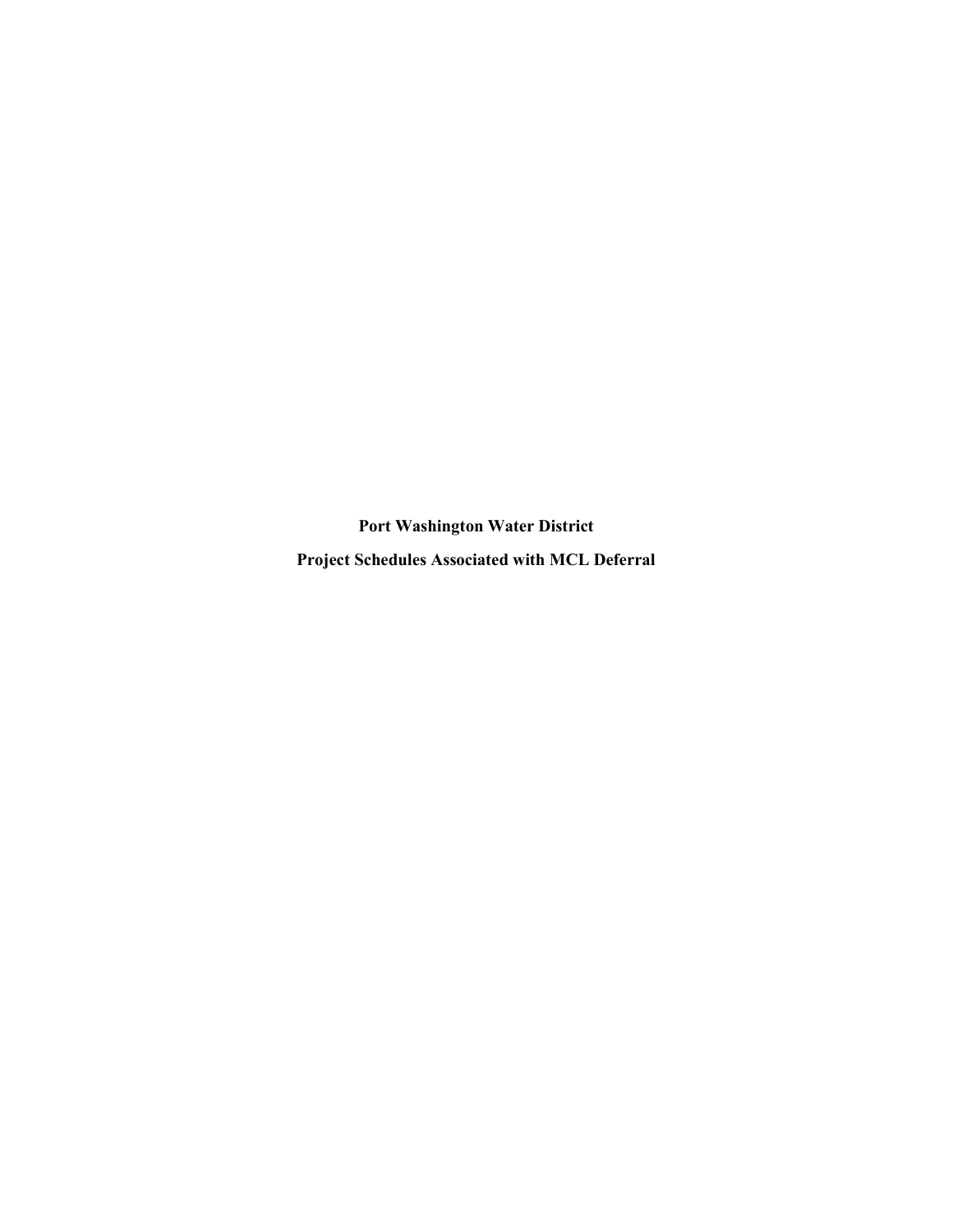| Port Washington Water District<br>MCL Deferral | Hewlett Well 4<br>AOP Project Schedule                                                                                                                                                                                                                                            |
|------------------------------------------------|-----------------------------------------------------------------------------------------------------------------------------------------------------------------------------------------------------------------------------------------------------------------------------------|
| Task Name                                      | $\begin{array}{ c c c c c c c c c } \hline \text{Qtr 2} & \text{2020} & \text{2021} \\ \hline \text{Qtr 3} & \text{Qtr 4} & \text{Qtr 1} & \text{Qtr 2} & \text{Qtr 3} & \text{Qtr 4} & \text{Qtr 1} \hline \end{array}$<br>Qtr 2   Qtr 3   Qtr 4   Qtr 1   Qtr 2   Qtr 3   Qtr 4 |
| Design                                         |                                                                                                                                                                                                                                                                                   |
| Permitting                                     |                                                                                                                                                                                                                                                                                   |
| Construction                                   |                                                                                                                                                                                                                                                                                   |
| <b>Startup and Testing</b>                     |                                                                                                                                                                                                                                                                                   |
| Plant is Operational                           |                                                                                                                                                                                                                                                                                   |
|                                                |                                                                                                                                                                                                                                                                                   |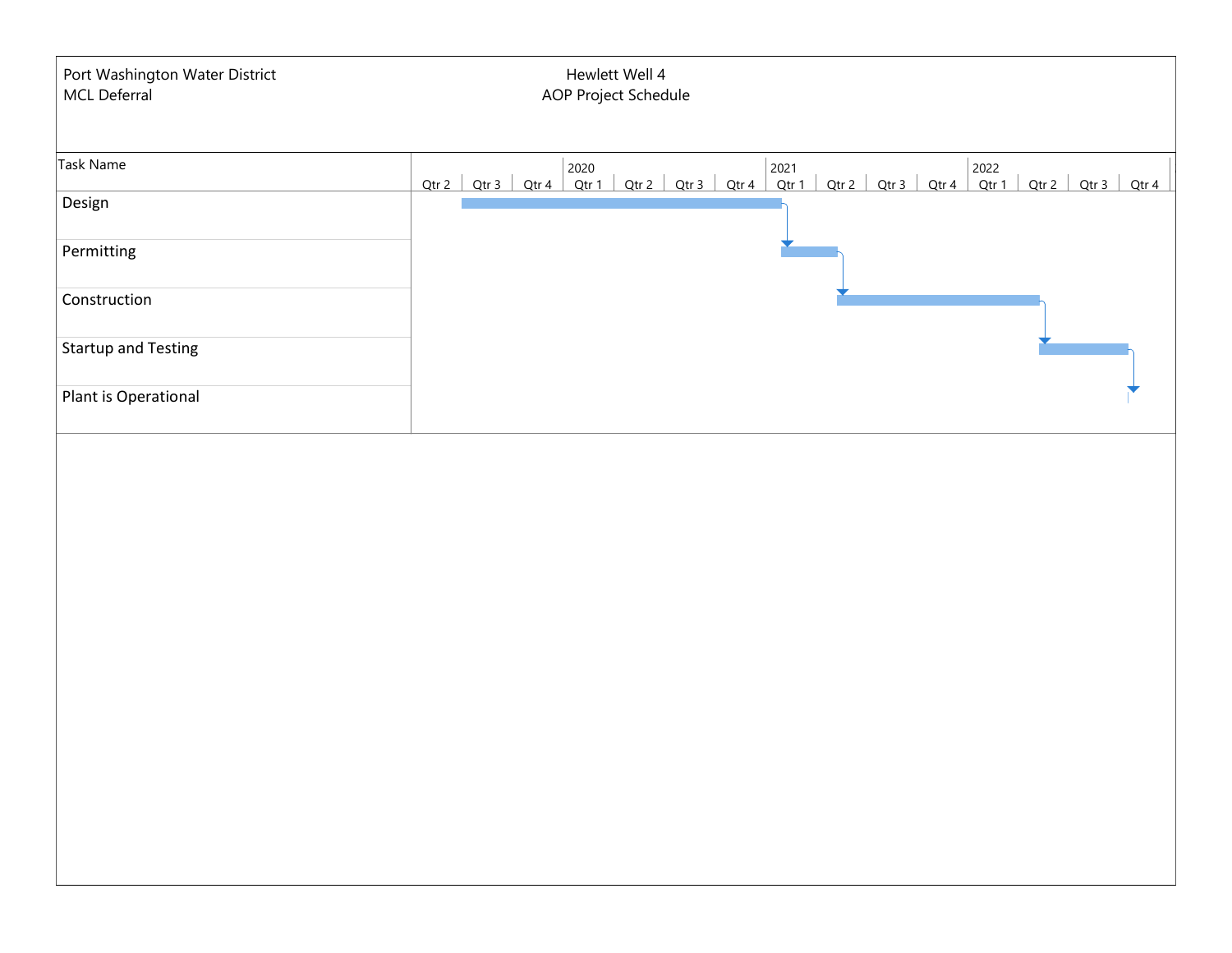